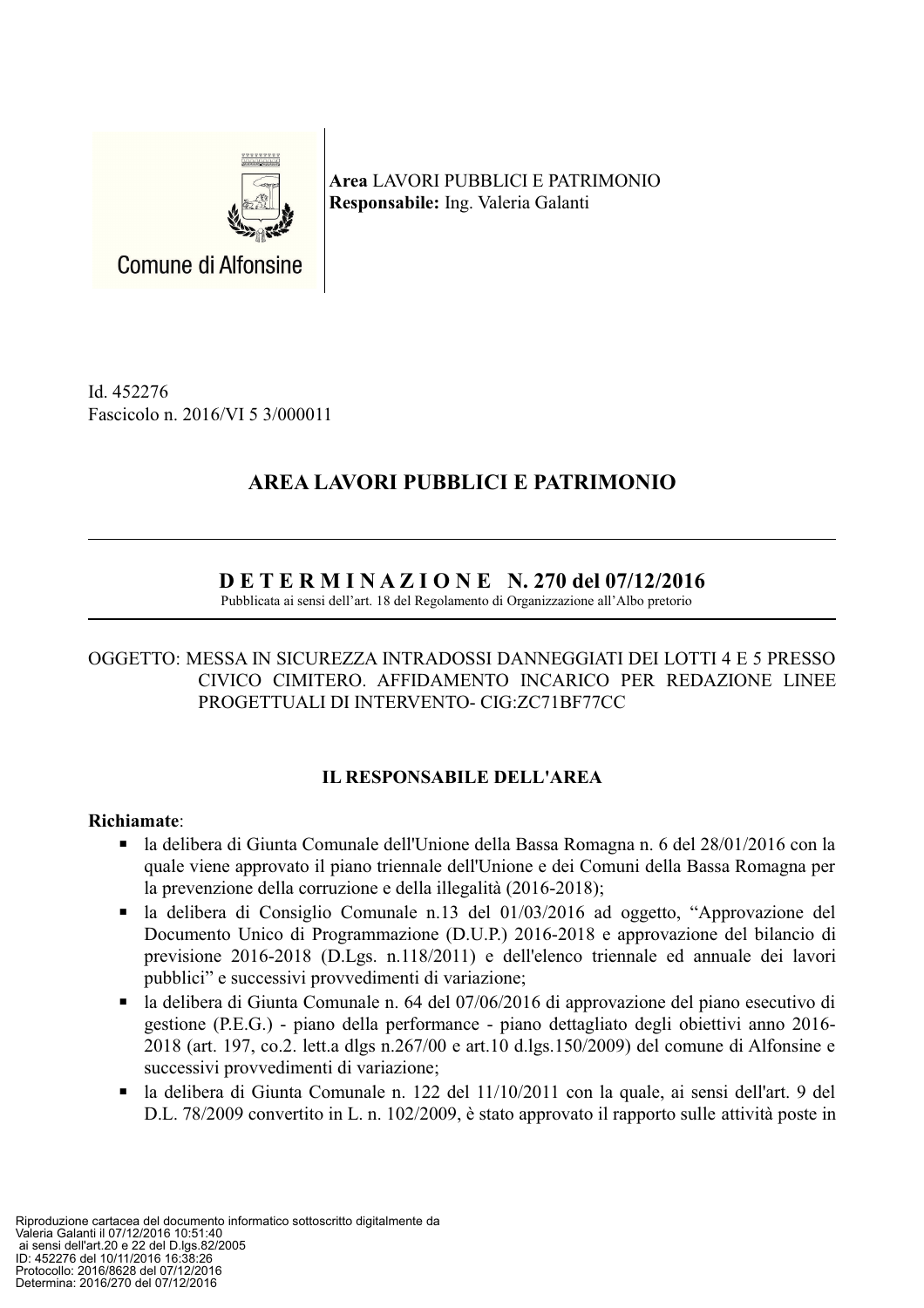essere e sono state aggiornate le misure organizzative finalizzate al rispetto della tempestività di pagamento da parte dell'ente;

la determinazione dell'Area Territorio - Servizio Edilizia dell'Unione dei Comuni della Bassa  $\blacksquare$  . Romagna n. 1448 del 24/12/2015, con la quale è stato conferito l'incarico di alta professionalità quale Responsabile dell'Area Lavori Pubblici e Patrimonio del Comune di Alfonsine all'Ing. Valeria Galanti;

#### Dato atto che:

- il D.Lgs. 118/2011 prevede, a partire dal 2015 l'applicazione in via esclusiva delle disposizioni riguardanti l'armonizzazione dei sistemi contabili di cui allo stesso decreto legislativo, come integrato con il D.Lgs 126/2014 considerando la sperimentazione, disciplinata dal DPCM 28/12/2011 conclusa al 31 dicembre 2014, ad esclusione del Rendiconto 2014:
- il vigente regolamento di contabilità dell'ente, in attesa di modifica, non è in linea con i nuovi dettami normativi derivanti dalla partecipazione alla sperimentazione e che pertanto verrà applicato limitatamente a quanto compatibile con i principi generali e applicati di cui agli allegati al D.Lgs 118/2011;

**Premesso che** si sono verificati distacchi di porzioni di intradosso dei porticati dei lotti 4 e 5 del cimitero comunale, con formazione di fessurazioni a carico delle arcate limitrofe e che le zone interessate dai fenomeni sono state messe in sicurezza con opere temporanee e parzialmente interdette al passaggio;

Dato atto che si è rende necessario intervenire al fine di ripristinare le condizioni di sicurezza e di uso dei porticati cimiteriali;

Valutata pertanto la necessità di elaborare delle linee tecniche di intervento, con indicazioni procedurali e stima di spesa, al fine di procedere celermente con l'esecuzione di lavori di messa in sicurezza:

Richiamati gli obblighi in materia di aggregazione delle procedure di acquisizione di lavori, beni e servizi ed in particolare:

- l'art. 33 comma 3 bis del d. lgs. 163/2006, in base al quale i Comuni non capoluogo di provincia procedono all'acquisizione di lavori, beni e servizi nell'ambito delle unioni dei comuni di cui all'articolo 32 del decreto legislativo 18 agosto 2000, n. 267, ove esistenti, ovvero costituendo un apposito accordo consortile tra i comuni medesimi e avvalendosi dei competenti uffici anche delle province, ovvero ricorrendo ad un soggetto aggregatore o alle province, ai sensi della legge 7 aprile 2014, n. 56. In alternativa, gli stessi Comuni possono acquisire beni e servizi attraverso gli strumenti elettronici di acquisto gestiti da Consip S.p.A. o da altro soggetto aggregatore di riferimento;
- l'articolo 23-ter del decreto-legge 24 giugno 2014, n. 90, come modificato dall'art. 1, comma  $\mathbf{r}$ 501, della legge di stabilità 2016, in base al quale i comuni possono procedere autonomamente per gli acquisti di beni, servizi e lavori di valore inferiore a 40.000 euro;

#### Ricordato che: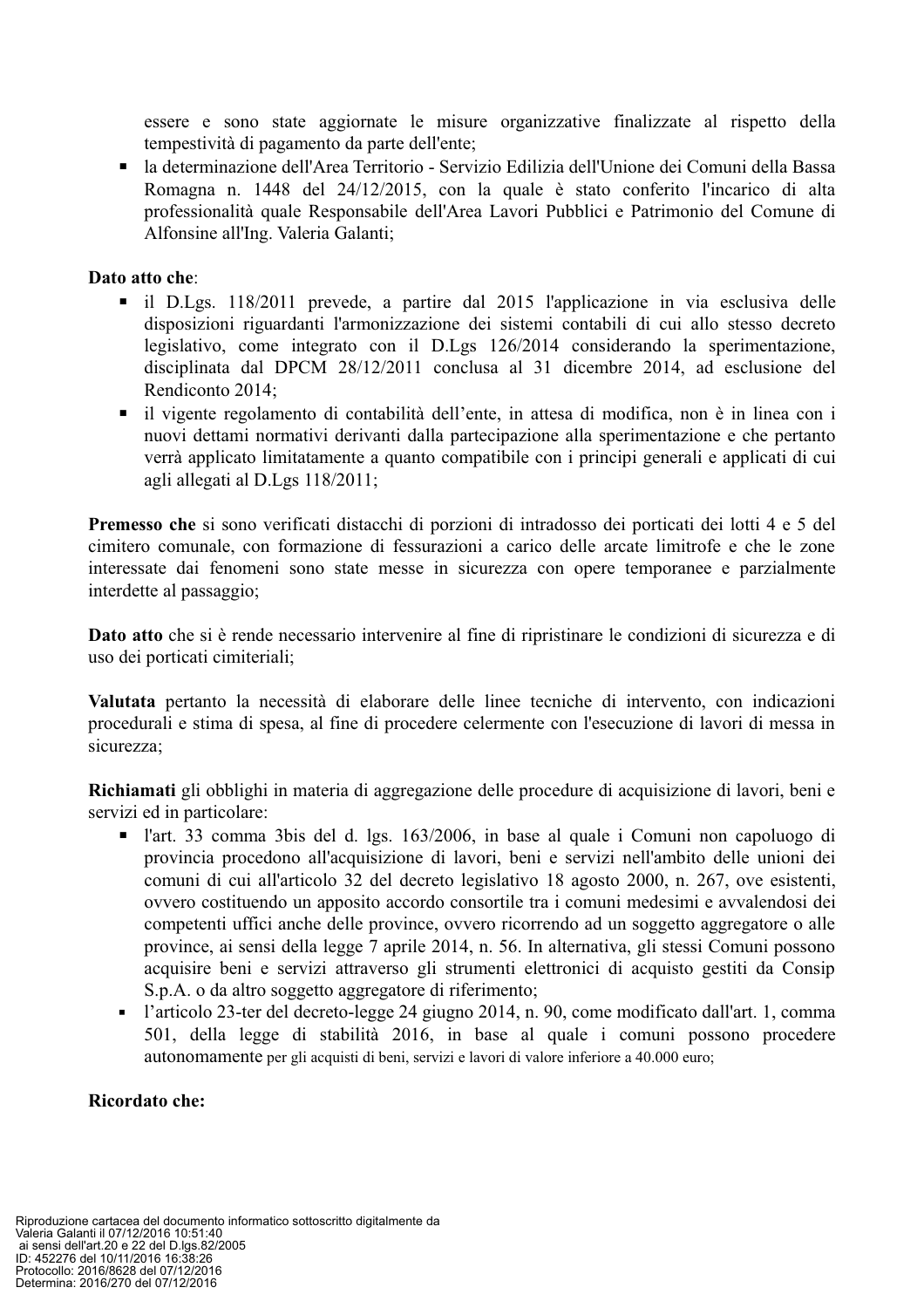- in base all'art. 26 della legge 488/99 le amministrazioni pubbliche possono ricorrere alle convenzioni stipulate da CONSIP (o INTERCENTER) ovvero ne utilizzano i parametri di prezzo-qualità, come limiti massimi, per l'acquisto di beni e servizi comparabili;
- l'art. 1, comma 507, della legge di stabilità 2016 ha precisato che i predetti parametri di prezzo-qualità sono pubblicati nel sito istituzionale del Ministero dell'economia e delle finanze e nel portale degli acquisti in rete;
- per i prodotti non disponibili su MEPA/CONSIP/INTERCENTER gli enti locali possono procedere autonomamente nel rispetto dei "prezzi massimi di aggiudicazione" pubblicati dall'ANAC ai sensi dell'art. 9, comma 7, del d.l. 66/2014 come integrato dall'art. 1, comma 508, della legge di stabilità 2016
- inoltre, in base all'art. 1, comma 450, della legge 296/06 gli enti locali, per gli acquisti di beni e servizi di importo pari o superiore a 1.000 euro e inferiore alla soglia di rilievo comunitario, sono tenuti a fare ricorso al MEPA:
- la magistratura contabile ha delineato i margini possibili di deroga al MEPA in modo analogo alla disciplina sulle convenzioni CONSIP (cfr. Corte dei conti sez. Controllo Emilia Romagna n. 286/2013/PAR; sez. Toscana n. 151/2013/PAR; sez. Basilicata n. 67/2014/PAR; sez. Liguria n. 64/2014);

Accertato che la prestazione in oggetto non è disponibile tra le convenzioni in essere stipulate da Consip S.p.A e da Intercent – ER né la relativa categoria merceologica è presente sul Me.PA, ed è quindi necessario acquisire autonomamente la prestazione nel rispetto delle prescrizioni di legge;

Visto l'art. 91, comma 2, del Codice contratti e l'art. 267, comma 10, del d.p.r. 207/2010 che rimanda all'art. 125, comma 11, Codice contratti, norma che a seguito di una modifica sopravvenuta nel 2011 consente l'affidamento diretto fino alla soglia di 40.000 euro, ritenuta applicabile anche ai servizi tecnici secondo il parere dell'Autorità di Vigilanza sui Contratti Pubblici del 16 novembre 2011 e la circolare n. 4536 del 30 ottobre 2012, del Ministero delle infrastrutture e trasporti;

Dato atto che trovano pertanto applicazione gli artt. 47 e 48 del vigente Regolamento dei contratti comunale: ed in particolare la tipologia dell'incarico previsto così come l'importo presunto sono correttamente riconducibili all'ambito oggettivo della declaratoria prevista dall'art. 48 del Regolamento dei contratti comunale citato successivamente in normativa;

**Richiamato** l'art. 30 comma 10 del Regolamento di organizzazione, in base al quale: "Non sono soggetti alla disciplina di cui al presente articolo gli incarichi conferiti ai tecnici ai sensi del D. Lgs 163/2006 e dei regolamenti attuativi in materia, e gli incarichi per la difesa legale, che hanno natura fiduciaria, fatti salvi gli obblighi di pubblicità di cui ai commi 6-7 e le eventuali prescrizioni ai sensi del comma 8.";

**Sottolineato** che la prestazione in oggetto:

- è riconducibile alle attività istituzionali previste dalla legge e/o negli strumenti di programmazione dell'Ente (ovvero la manutenzione del patrimonio comunale)
- risponde agli obiettivi dell'amministrazione desumibili dalla Relazione previsionale e  $\blacksquare$ programmatica (manutenzione patrimonio);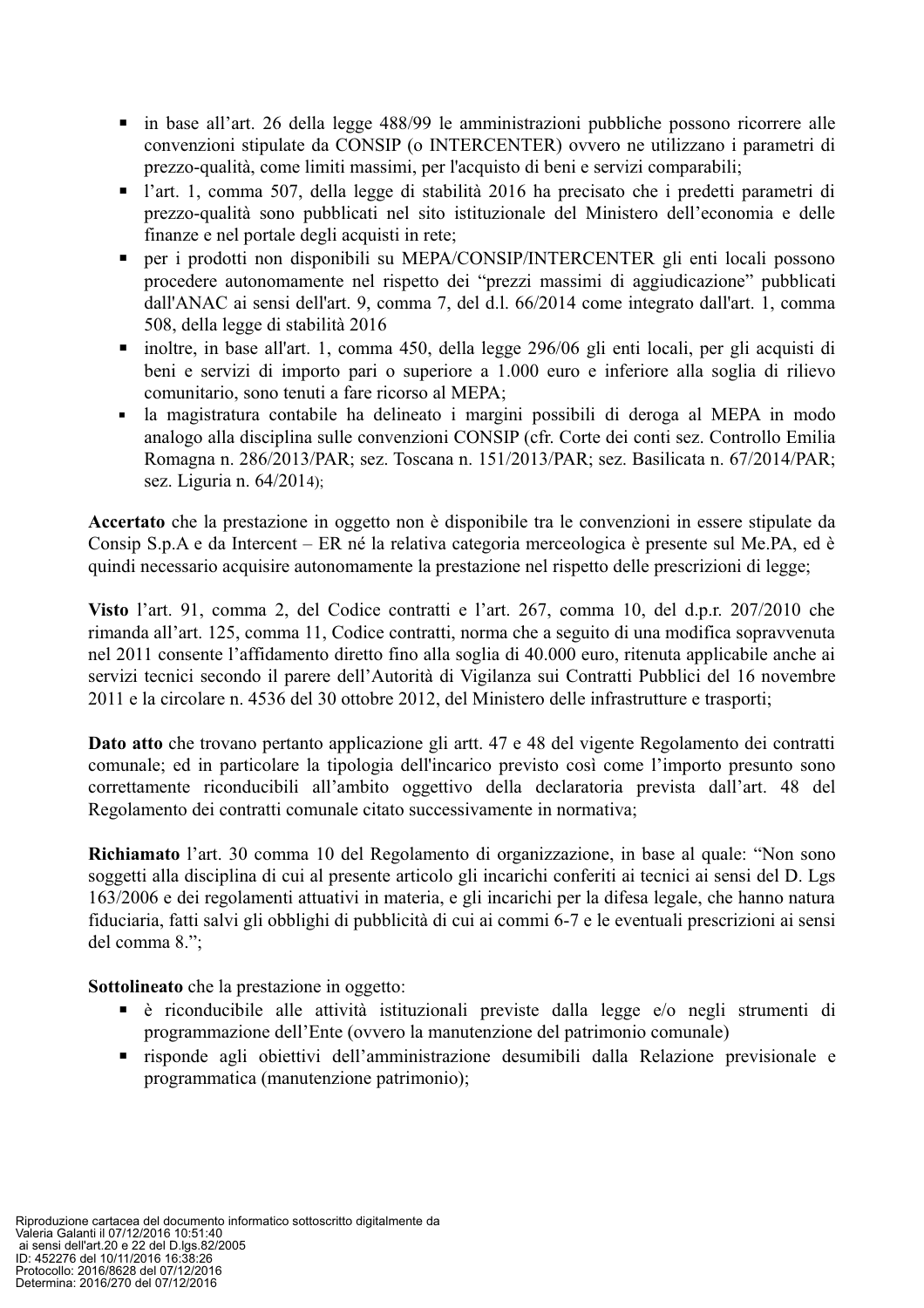- ha natura temporanea essendo legata a esigenze straordinarie ed eccezionali e, quindi, è finalizzata ad obiettivi specifici (messa in sicurezza porzioni di porticati cimiteriali soggette a distacchi intonaco e fessurazioni);
- riguarda prestazioni altamente qualificate che richiedono una particolare professionalità, basata su competenze eccedenti le normali conoscenze del personale dipendente;
- viene conferita a fronte di una documentata assenza di professionalità interne in grado di svolgere i medesimi compiti;
- non coincide nel contenuto con altre prestazioni già affidate in precedenza;  $\blacksquare$  .
- contiene la predeterminazione di durata, luogo, oggetto e compenso della collaborazione e prevede, in particolare, un compenso congruo e proporzionato;
- $\blacksquare$ rispetta le norme in materia di saldo di competenza finale e gli ulteriori tetti di spesa previsti per legge:
- viene affidata a seguito di procedura conforme alla normativa sopra citata;
- viene affidata a soggetto esterno in possesso dei requisiti prescritti dall'ordinamento;  $\blacksquare$

**Preso atto** delle richiesta di preventivo (prot. 7517 e 7518 del  $25/10/2016$ ) inoltrate, su indicazione del Rup Ing. Valeria Galanti, a nº 2 professionisti in possesso dei requisiti professionisti necessari per lo svolgimento dell'incarico:

Ing. Gattavecchia Valentino, con studio in Via P. Morganti n.3, Ravenna, P.IVA 00443670393;

Ing. Stefano Vanti, con studio Via Toscana, 42 48121, Ravenna, P.IVA 0112972039;

Preso atto delle offerte pervenute, conservate agli atti d'ufficio, come di seguito dettagliate:

- prot. 7545 del 27/10/2016 Ing. Gattavecchia Valentino per  $\epsilon$  2.000,00 oltre contributi ed  $\blacksquare$ Iva di Legge, corrispondenti a complessivi € 2.537,60;
- prot. 7706 del 31/10/2016 Ing. Stefano Vanti, per  $\epsilon$  2.400,00 oltre contributi ed Iva di Legge, corrispondenti a complessivi  $\in$  3.045,12;

Rilevato che, dei preventivi pervenuti, il più vantaggioso risulta essere risulta quello del Dott. ing. Valentino Gattavecchia, con studio in Via P. Morganti n.3 in Ravenna, P.IVA 00443670393, per  $\epsilon$ 2.000,00 oltre a contributo integrativo del 4% e Iva al 22%, e quindi per complessivi  $\epsilon$  2.537,60, allegato al presente atto sub lettera A;

Rilevato che nel caso specifico le condizioni di qualità/prezzo proposte risultano congrue e vantaggiose per l'ente, alla luce anche delle verifiche svolte informalmente in relazione ai costi sostenuti in precedenti occasioni;

Dato atto della disponibilità delle risorse necessarie nel Bilancio di previsione 2016/2018 annualità 2016 sul CAP. 9721AE ART. 0924 CDG 105 CDR043 (Miss 01 Prg 05 Tit 2 Macr 02 Conto U.2.02.03.05.001), finanziati con oneri di urbanizzazione;

#### Visto:

- l'allegato curriculum vitae professionale in cui sono evidenziati i titoli ed esperienze della Dott. Ing. Gattavecchia Valentino (Allegato B);
- lo schema di disciplinare allegato al presente provvedimento (Allegato C);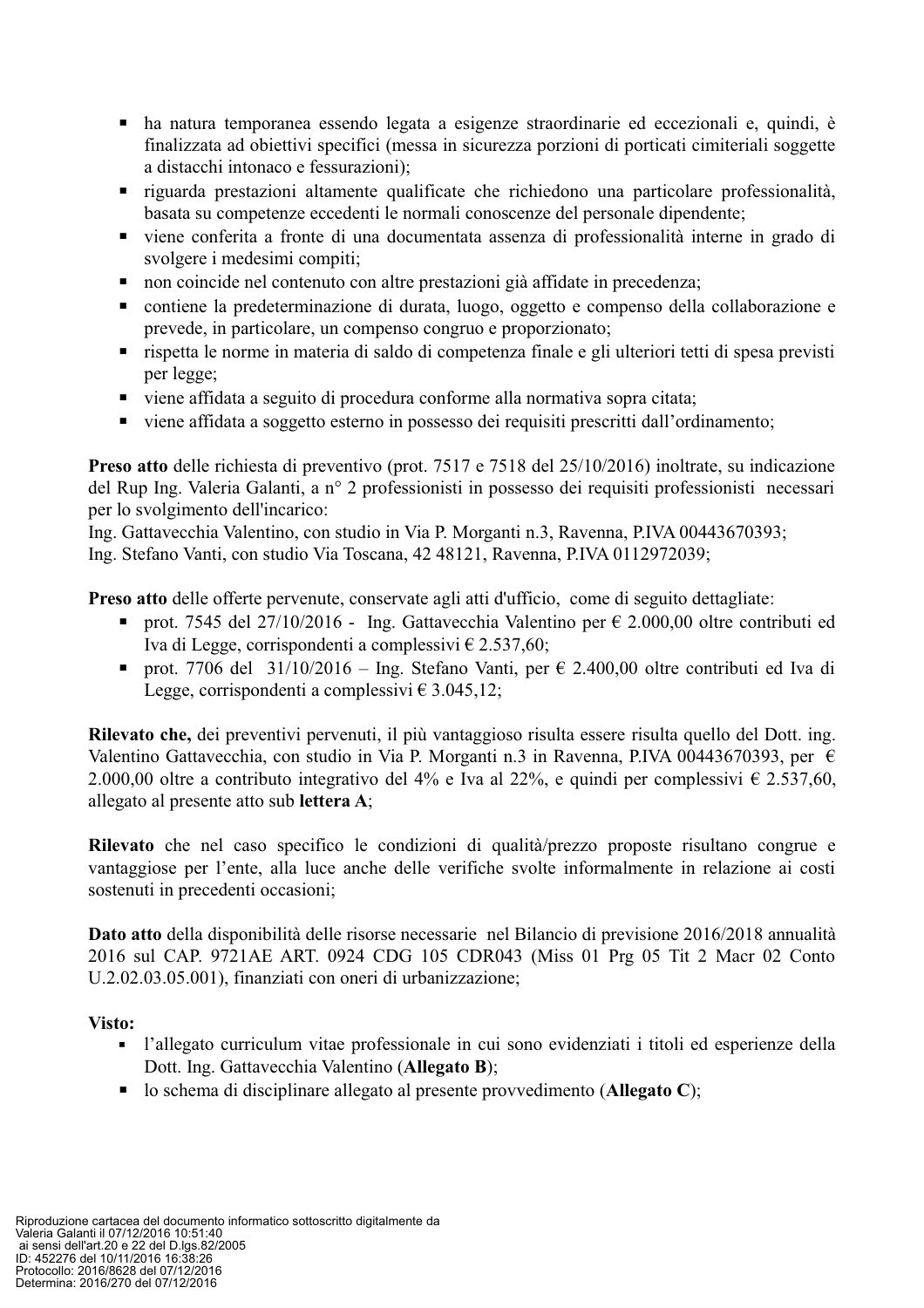Rilevato che le spese in oggetto non rientrano tra quelle di cui all'art. 6, commi 7 e 8, del d. l. 78/2010 e succ. modif. e quindi non sono assoggettate al tetto di spesa complessivo calcolato dal Servizio finanziario secondo le modalità previste dalla sentenza Corte Cost. n. 139/2012;

Dato atto che unitamente al curriculum è stata acquisita la seguente documentazione (Allegato D):

- dichiarazione di assenza di cause di incompatibilità, con particolare riferimento alla insussistenza di situazioni, anche potenziali, di conflitto di interessi (da acquisire ai sensi dell'art. 53, comma 14, del d. lgs. 165/2001);
- dichiarazione dei dati relativi allo svolgimento di incarichi o alla titolarità di cariche in enti  $\blacksquare$ di diritto privato regolati o finanziati dalla pubblica amministrazione o allo svolgimento di attività professionali (da pubblicare ai sensi dell'art. 15, comma 1, lettera c) del d. lgs.  $33/2013$ :
- $\blacksquare$ dichiarazione in merito alla regolarità degli oneri di natura fiscale e contributiva (necessaria ai fini del perfezionamento dell'atto di affidamento).

**Sottolineato** che la prestazione in oggetto:

- le spese in oggetto non ricadono tra quelle di cui all'art.6 commi 7 e 8 del D.L. 78/2010 e  $\blacksquare$  . succ. modif. e non sono quindi assoggettate al tetto di spesa complessivo calcolato dal Servizio Finanziario secondo le modalità previste dalla sentenza Corte. Cost. n.139/2012;
- alla liquidazione ed al pagamento di quanto dovuto si procederà in riferimento e nei limiti  $\blacksquare$  . del presente impegno e a presentazione di regolare fattura:
- le somme di cui al presente affidamento risultano alla data odierna interamente disponibili.  $\blacksquare$  .
- i tempi di pagamento concordati sono coerenti con quanto stabilito dall'ordinamento in materia di tempestività dei pagamenti;
- $\blacksquare$ è stata acquisito lo SMART CIG ai fini di quanto prescritto dall'art. 3 L. 136/2010 in materia di TRACCIABILITA' dei pagamenti (ZC71BF77CC);
- è stata acquisita la certificazione di regolarità contributiva in conformità alle disposizioni  $\blacksquare$ vigenti;

# Dato atto che:

- il presente provvedimento risponde alle necessità di attuazione dei programmi di attività di competenza dell'Area;
- prima di procedere all'impegno, il responsabile della spesa:

a norma dell'art 183 comma 5 del D.Lgs 267/2000 ha provveduto a verificare che la scadenza dell'obbligazione giuridica di cui al presente atto è prevista nell'esercizio 2016 e che pertanto la spesa è impegnabile in tale esercizio;

a norma dell'art 183 comma 8 del D.Lgs 267/2000 ha accertato che il programma dei pagamenti di cui al presente atto è compatibile con i relativi stanziamenti di cassa e con le regole del pareggio di Bilancio come disciplinato dalla Legge di stabilità 2016;

Visto l'art 147-bis del Testo unico degli enti locali. Dato atto, in particolare, che ai sensi dell'art. 3 del regolamento sui controlli interni la sottoscrizione da parte dell'organo competente integra e assorbe il parere di regolarità tecnica attestante la regolarità e la correttezza dell'azione amministrativa, richiesto dall'art. 147-bis TUEL;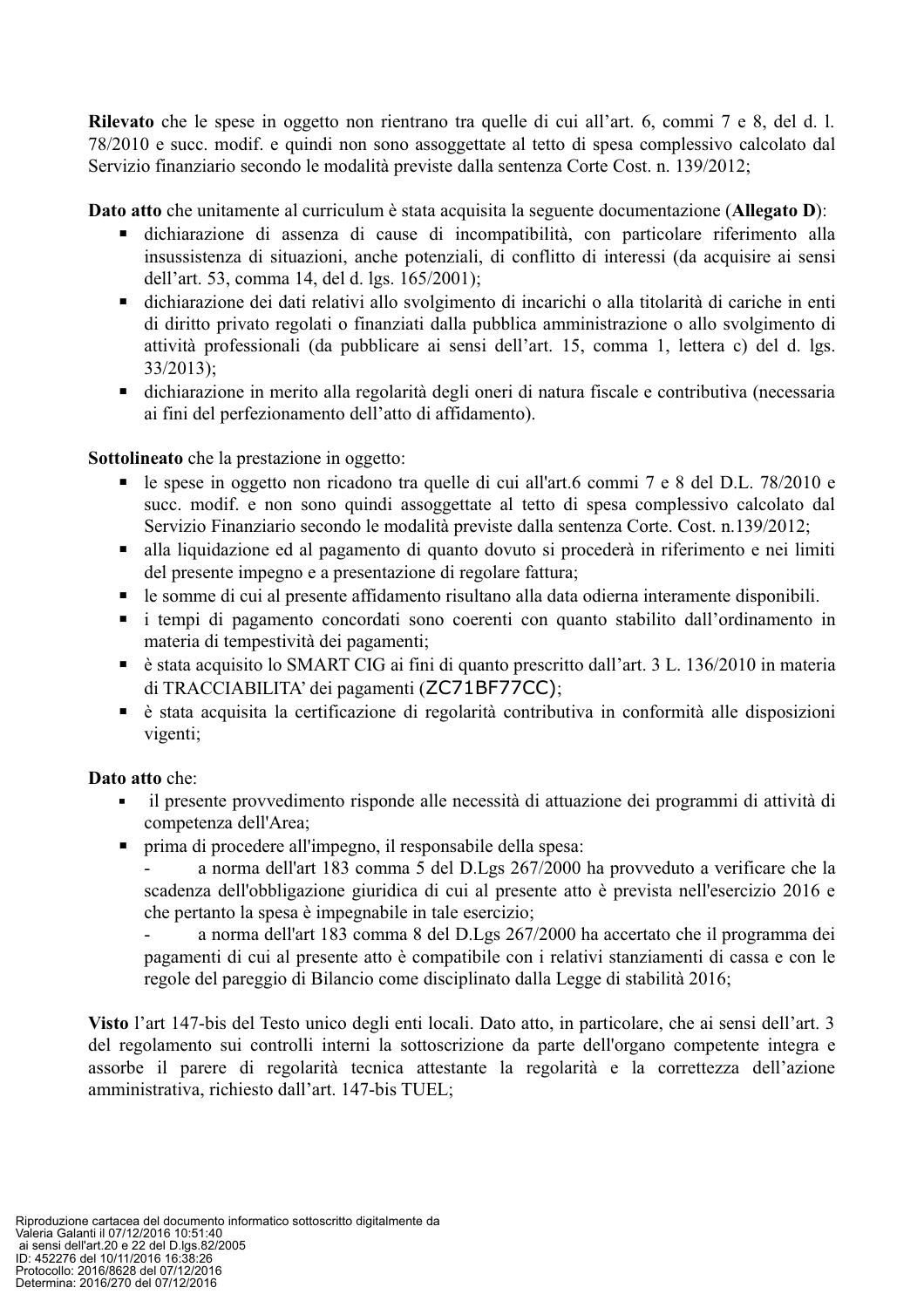Visti:

- gli articoli 107, 151, 183 e 191 del D. Lgs. 267/2000, in base al quale spettano ai Dirigenti/Responsabili dei servizi gli atti di gestione finanziaria;
- lo Statuto dell'Ente;
- il vigente Regolamento di Contabilità;
- l'art. 18 del Regolamento di Organizzazione;
- $\blacksquare$  l'organigramma dell'Ente:
- il decreto di nomina dei Responsabili e dei rispettivi supplenti delle strutture;
- il D. Lgs. n. 163/2006 e successive modifiche ed integrazioni;
- $\blacksquare$  il D.P.R. n. 207/2010 e successive modifiche ed integrazioni:

Richiamata la normativa "anticorruzione" con particolare riferimento all'obbligo di astensione disciplinato dall'art. 6-bis della legge 241/90, dall'art. 7 del d.p.r. 62/2013 e dal Codice di comportamento dell'Ente:

# **DETERMINA**

Per le motivazioni sopra indicate, che qui si richiamano a far parte integrante e sostanziale del presente dispositivo:

- 1. di affidare, ai sensi dell'art 48 del Regolamento dei Contratti comunale e nei limiti previsti dall'art. 91, comma 2, del Codice dei contratti (D.Lgs nº 163/2006 e s.m.i.) secondo l'art. 125, comma 11, ultimo periodo, del Codice dei contratti stesso, l'incarico professionale per la redazione delle linee di intervento per la messa in sicurezza delle porzioni di intradosso del porticato interessate da distacchi e fessurazioni al Dott. Ing. Gattavecchia Valentino con studio in Via P. Morganti n.3, Ravenna, P.IVA 00443670393, secondo le modalità indicate nel disciplinare d'incarico (Allegato C) ed in base all'offerta (Allegato A), allegati al presente provvedimento quali parti integranti e sostanziali;
- 2. di dare atto che sono state acquisite le dichiarazioni di assenza di cause di incompatibilità e inconferibilità dell'incarico (Allegato D);
- 3. di dare atto che per l'incarico di cui trattasi è prevista una spesa totale di  $\epsilon$  2.537,60 ( $\epsilon$ ) 2.000,00 + contributi obbligatori del 4% per  $\epsilon$  80,00+ iva al 22% per  $\epsilon$  457.60);
- 4. di impegnare la spesa derivante dal presente atto al bilancio di previsione 2016/2018 annualità 2016, i seguenti importi, così come indicato nella tabella di seguito riportata, in particolare: per € 2.537.60 sul CAP. 9721AE ART. 0924 CDG 105 CDR043 (Miss 01 Prg 05 Tit 2 Macr) 02 Conto U.2.02.03.05.001) stanziati nel Bilancio di previsione 2016/2018 annualità 2016 e finanziati con oneri di urbanizzazione;
- 5. di dare atto che la presente determinazione comporta i riflessi sopra indicati sulla situazione economico-finanziaria e/o sul patrimonio dell'ente e che pertanto la sua efficacia è subordinata al visto di regolarità contabile attestante la copertura finanziaria, da parte del Responsabile del settore ragioneria, in base al combinato disposto degli artt. 147bis e 183, comma 7, TUEL;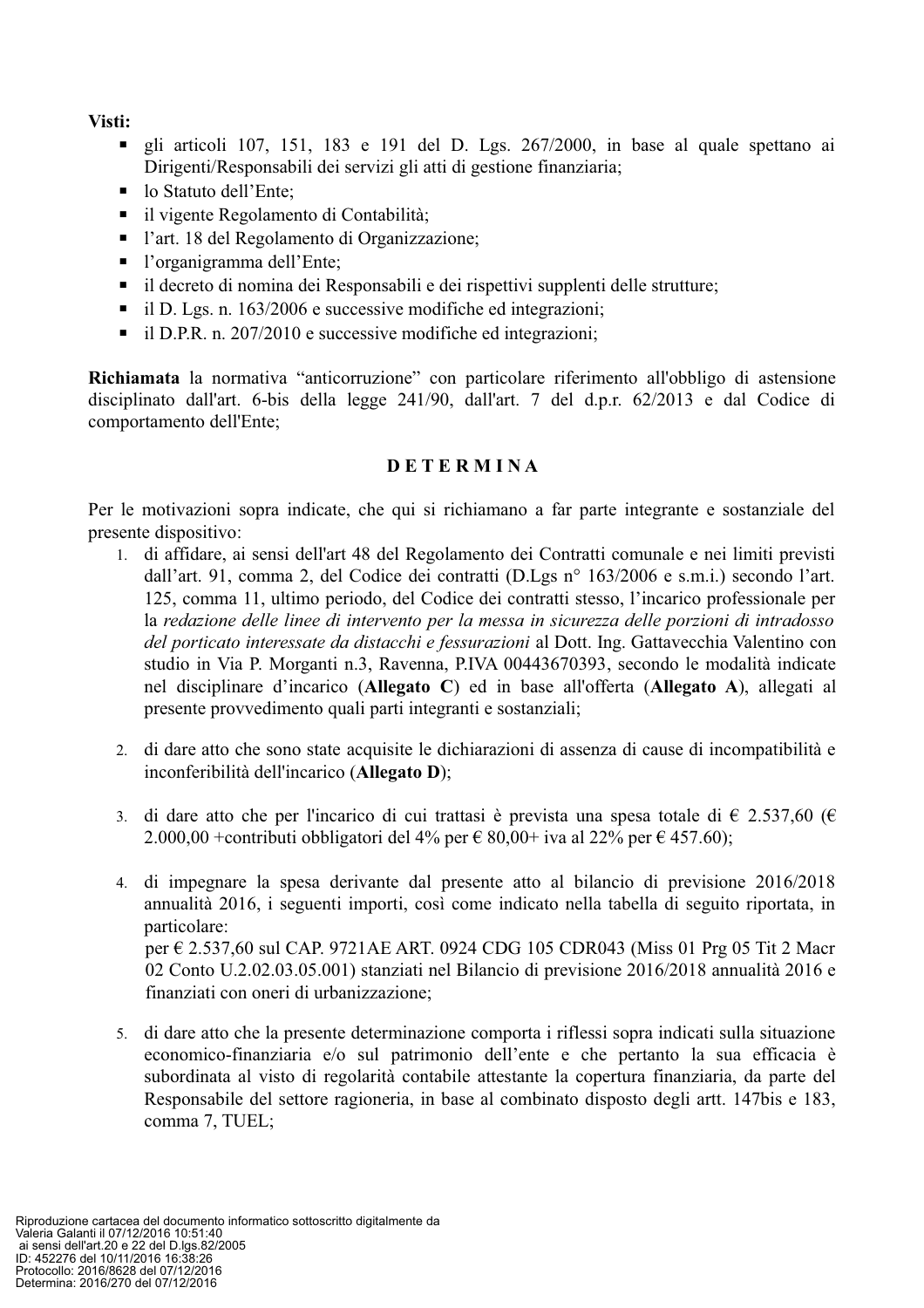- 6. di dare atto che con il presente impegno sono rispettate le norme in materia di "Saldo di competenza finale" richiamate dalla Legge di Stabilità 2016 (Legge 28/12/2015 n. 208 - Art. 1 - commi 709-712 - commi 728/732) che prevedono il conseguimento di un saldo non negativo, in termini di competenza, tra le entrate e le spese finali;
- 7. dato atto inoltre che prima di procedere all'impegno, il responsabile della spesa:
- a norma dell'art 183 comma 5 del D.Lgs 267/2000 ha provveduto a verificare che la  $\blacksquare$ scadenza dell'obbligazione giuridica di cui al presente atto è prevista nell'esercizio 2016 e che pertanto la spesa è impegnabile in tale esercizio:
- a norma dell'art 183 comma 8 del D.Lgs 267/2000 ha accertato che il programma dei  $\mathbf{r}$ pagamenti di cui al presente atto è compatibile con i relativi stanziamenti di cassa e con le regole del pareggio di Bilancio come disciplinato dalla Legge di stabilità 2016;
- 8. di rinviare a successivi provvedimenti di "liquidazione tecnica" la liquidazione delle spese impegnate con il presente atto, successivamente allo svolgimento dell'incarico a regola d'arte e secondo il contratto, nonché a seguito dei controlli fiscali e contributivi nonché a seguito dei controlli fiscali e contributivi e della verifica delle pubblicazioni di Legge (a titolo esemplificativo art. 15 D.lgs 33/2013 e D.Lgs 165/2001 art 53 comma 14);;
- 9. Di dare atto che:
- la spesa derivante dal presente affidamento rientra nel tetto previsto dall'art. 46, D.L.  $\mathbf{r}$  $112/2008$  convertito con modifiche nella legge n. 133/2008 di cui al progetto di DUP 2015/2017 presentato con la citata delibera di C.C. n. 41/2015;
- la spesa derivante dal presente affidamento non rientra tra le spese di cui all'art. 1 c. 10 L.  $\blacksquare$  . 266/2005 e art. 6 commi 7 e 8 del D.L. 78/2010 convertito nella L. 122/2010 (relativi a spese per incarichi, relazioni pubbliche, convegni, mostre, pubblicità, rappresentanza) e che quindi non sono da assoggettare al contenimento del 20% delle spese sostenute nel 2009 per la tipologia di cui ai citati commi 7 e 8 dell'art.6 L.122/2010 stessa;
- l'Area Servizi Finanziari, Settore Ragioneria, Servizio U.T. Alfonsine, non ricorrendone i  $\mathbf{r}$ presupposti quantitativi, non provvederà alla trasmissione del presente provvedimento alla sezione regionale della Corte dei Conti in base a quanto disposto dall'art. 1 comma 173 legge 266/2005 e dalla delibera della corte dei conti 4/AUT/2006, nonché ai sensi dell'art. 30 commi 8 e 12 del Regolamento di Organizzazione comunale:
- il presente incarico sarà comunicato, a cura del Responsabile dell'Area Servizi Generali, al Dipartimento della Funzione Pubblica ai sensi art. 53, comma 14, D.Lgs 165/2001 e s.m.i., n. 190, compresi gli adempimenti in essa previsti e compresi altresì gli obblighi di pubblicità, dando atto che si procederà con cadenza semestrale ad aggiornare gli elenchi disponibili sul sito e sull'Anagrafe degli incarichi (art. 30, comma7) utilizzando il curriculum agli atti, nonché i seguenti dati:

soggetto incaricato: Dott. Ing. Valentino Gattavecchia, in Via P. Morganti n.3, Ravenna,

- partita IVA:P.IVA 00443670393  $\overline{a}$
- C.F.: GTTVNT52L12H199O

oggetto: Incarico professionale relativo alla redazione delle linee di intervento per la messa in sicurezza delle porzioni di intradossi di porticato interessate da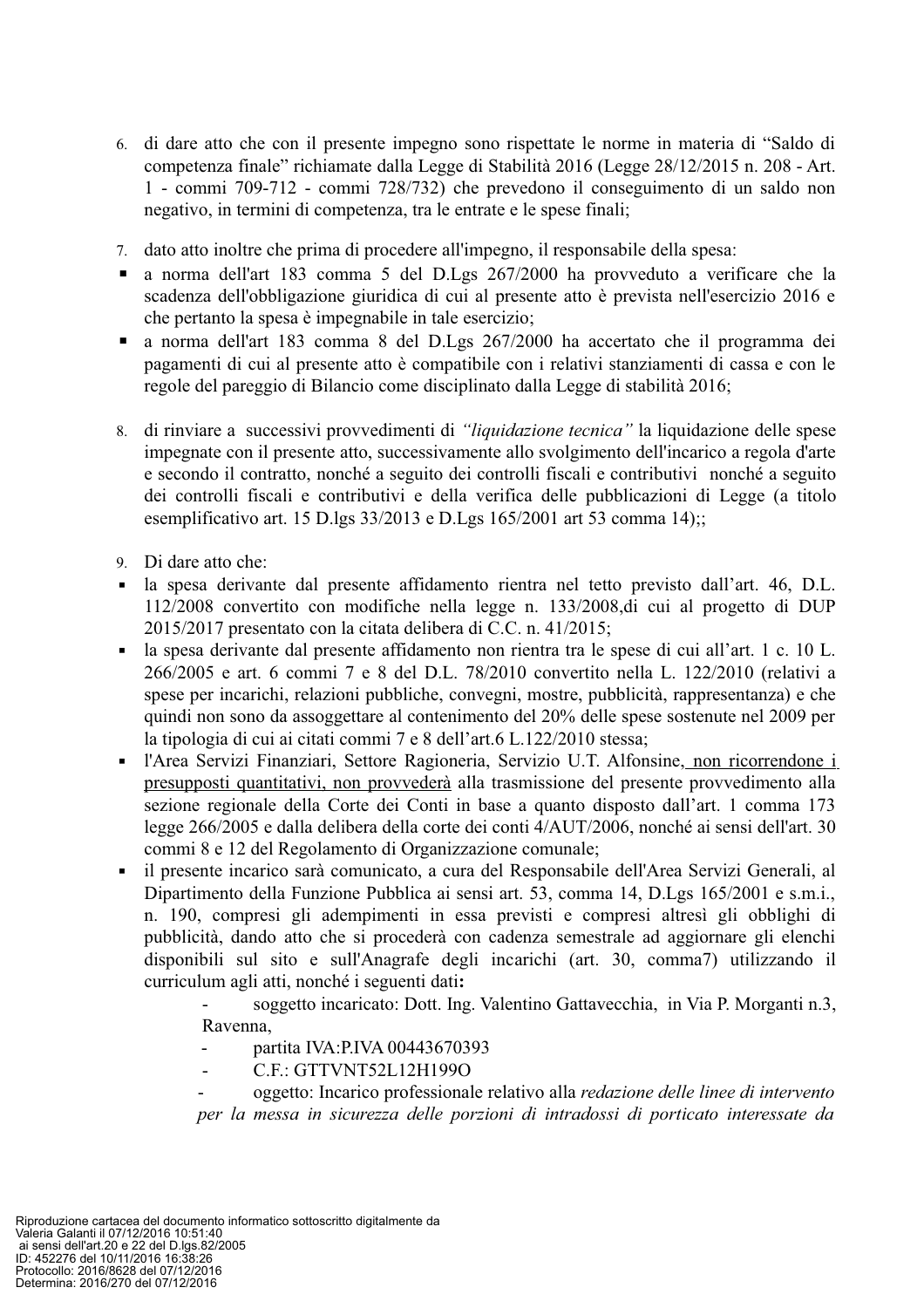distacchi e fessurazioni ed ogni adempimento previsto per nello schema di disciplinare allegato;

normativa: Art 48 del Regolamento dei Contratti comunale e nei limiti previsti dall'art. 91, comma 2, del Codice dei contratti (D.Lgs n° 163/2006 e s.m.i.) secondo l'art. 125, comma 11, ultimo periodo, del Codice dei contratti stesso;

tipo di contratto: prestazione professionale assunta in economia ai sensi dell'Art. 48 del Regolamento dei Contratti comunale;

data inizio/data fine (presunta): alla data di esecutività del presente atto / 31 DICEMBRE 2016;

- importo previsto del compenso:  $\epsilon$  2.537,60 *(Contributi ed IVA comprese)*;
- 10. di dare altresí atto che l'Ufficio Segreteria generale e Protocollo del Comune di Alfonsine procederà alla stipula del contratto in forma scritta, ai sensi dell'art. 73, comma 2, lett. c) e seguenti, del vigente regolamento dei contratti citato in normativa, a mezzo di scrittura privata, compresi gli obblighi di controllo e di pubblicità da essa derivanti;
- 11. di inserire nel contratto apposita clausola di risoluzione del rapporto in caso di violazione degli obblighi derivanti dal Codice di comportamento, ai sensi dell'art. 2 c. 3 d.p.r. 62/2013;
- 12. di inserire nel contratto apposita clausola risolutiva espressa ai sensi dell'art. 1, c. 3 e 7, del d.l. 95/2012;
- 13. di dare atto che la presente determina, a cura dell'Area Servizi Generali, viene pubblicata all'Albo pretorio telematico per 15 gg. come previsto dall'art. 18 del regolamento di organizzazione, a fini notiziali, ferma restando l'immediata efficacia dell'atto in conformità al Testo unico degli enti locali;
- 14. di dare atto che il presente affidamento viene segnalato dallo scrivente ufficio cliccando la voce INCARICO nel menu a tendina all'interno di Iride ai fini della pubblicazione sul sito prescritta dall'art. 15 del d. lgs. 33/2013 come condizione legale di efficacia, a cura dell'Ufficio Segreteria generale e Protocollo, ai sensi anche di quanto previsto dal regolamento di organizzazione, all'art. 30 comma 6;
- 15. Di dare inoltre atto che:
- l'affidatario assume tutti gli obblighi di tracciabilità dei flussi finanziari di cui all'articolo 3 della legge 13 agosto 2010, n. 136 e successive modifiche e integrazioni. Inoltre l'affidatario si impegna a dare immediata comunicazione alla stazione appaltante ed alla prefetturaufficio territoriale del Governo della provincia di Ravenna della notizia dell'inadempimento della propria controparte (subappaltatore/subcontraente) agli obblighi di tracciabilità finanziaria;
- ai sensi e per gli effetti dell'art. 3 della L.136 del 13 agosto 2010 e s.m.i. l'affidatario deve  $\blacksquare$  . utilizzare uno o più conti correnti bancari o postali accesi presso banche o presso le società Poste Italiane S.p.A. dedicati anche in via non esclusiva alle commesse pubbliche. Tutti i movimenti finanziari relativi ai lavori, ai servizi ed alle forniture pubblici nonché alla gestione dei finanziamenti devono essere registrati sui conti dedicati e devono essere effettuati esclusivamente tramite bonifico bancario o postale ad eccezione di quanto previsto al comma 3 dell'art. 3 della L. 136/2010: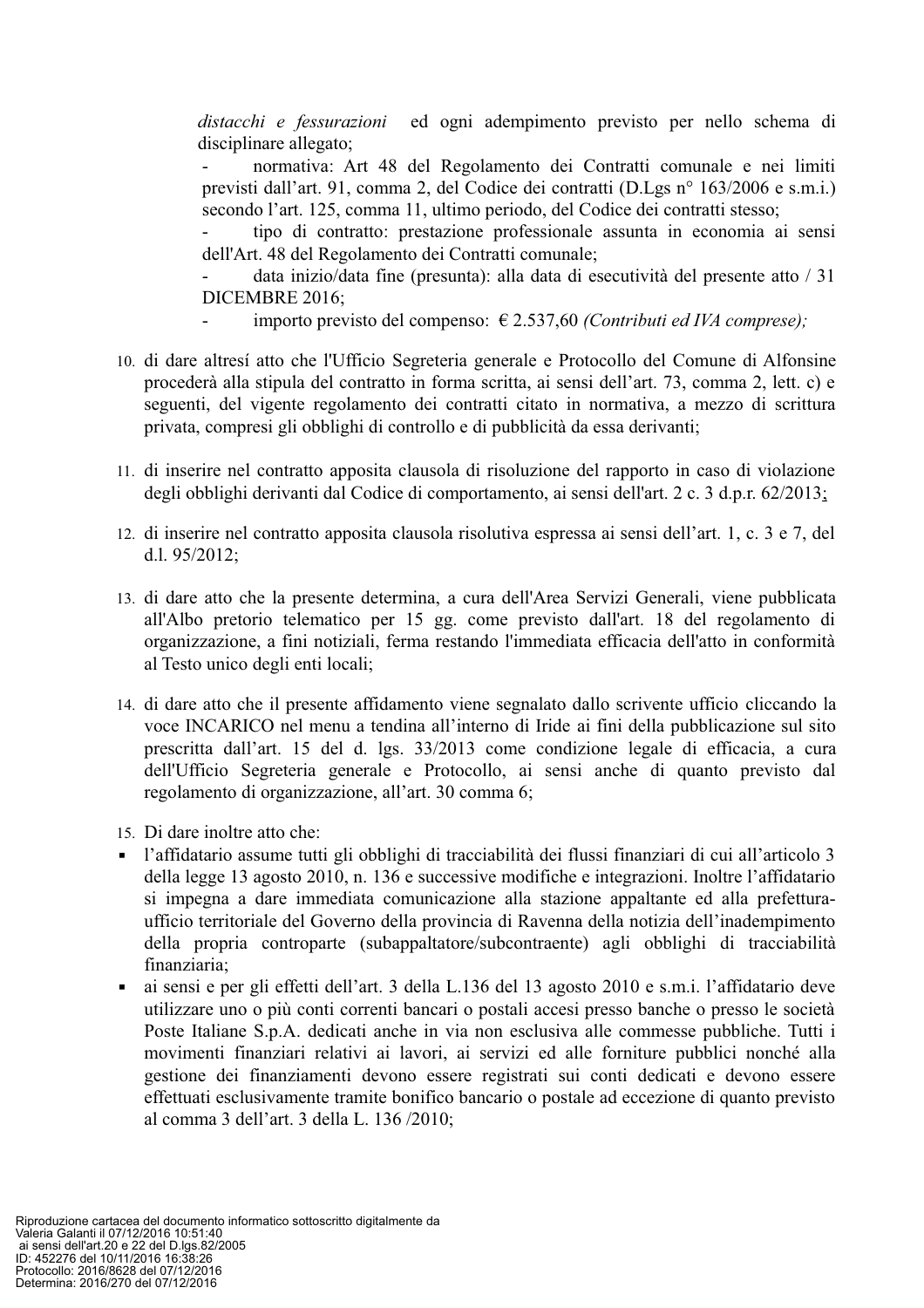• il mancato utilizzo del bonifico bancario o postale ovvero degli altri strumenti idonei a consentire la piena tracciabilità delle operazioni finanziarie relative al presente appalto costituisce, ai sensi dell'art. 3, comma 9-bis della legge n. 136/2010, causa della risoluzione del contratto.

16. Di dare atto e specificare inoltre che:

- a decorrere dal 31/03/2015, in ottemperanza al Decreto Ministeriale n. 55 del 03/04/2013, il  $\blacksquare$ Comune di Alfonsine non potrà più accettare fattura che non siano trasmesse in forma elettronica secondo il formato di cui all'allegato A del citato decreto;
- il codice univoco destinatario a cui indirizzare la fatturazione elettronica è il seguente:  $\blacksquare$ Codice Univoco Ufficio 4R3OGO (corrispondente all'Area Lavori Pubblici e Patrimonio del Comune di Alfonsine);
- Codice IPA: c a191;
- la mancanza di una delle seguenti informazioni, ulteriori rispetto a quelle minimali previste dalla norma, NEI CAMPI AD ESSI DEDICATI, sarà notificata come rifiutata al sistema di interscambio compromettendo la tempestività dei pagamenti:

a) l'Area o l'ufficio comunale cui la fattura è diretta che ha ordinato la fatturazione (Area Lavori Pubblici e Alfonsine).

b) il numero e la data dell'ordine d'acquisto ovvero il numero e la data della presente determina ed il contratto successivo;

c) dati d'impegno o impegni definiti nella tabella in calce al presente provvedimento (questi dati devono essere presenti ma possono essere inseriti nei campi ritenuti più idonei dal compilatore);

d) Il codice CUP ove pertinente, e il codice identificativo di gara (CIG) tranne i casi di esclusione dall'obbligo di tracciabilità di cui alla L. 136/2010 e previsti nella tabella A allegata al D.L. 66/2014 (Se l'indicazione del CIG avviene in un campo ad esso non dedicato la fattura sarà respinta);

e) il numero di conto dedicato sul quale effettuare il pagamento;

f) le prestazioni di cui al presente atto non sono soggette a scissione dei pagamenti;

g) il campo descrittivo deve essere compilato dettagliatamente in modo da rendere evidente l'operazione che si sta fatturando; sulle fatture elettroniche deve essere apposta la firma digitale.

- 17. Di dare atto infine che:
- la presente determinazione comporta i riflessi sopra indicati sulla situazione economico- $\mathbf{r}$ finanziaria e/o sul patrimonio dell'ente e pertanto la sua efficacia è subordinata al visto di regolarità contabile attestante la copertura finanziaria, in base al combinato disposto degli artt. 183, comma 7, e 147 bis del TUEL;
- la programmazione dei pagamenti derivanti dal presente affidamento e dal conseguente  $\mathbf{r}$  . impegno di spesa, sono compatibili con le regole di finanza pubblica recepite con delibera di G.C. n. 122/2011 citata in narrativa, con gli stanziamenti di bilancio e con le regole di finanza pubblica ai sensi della normativa in materia di pareggio di bilancio